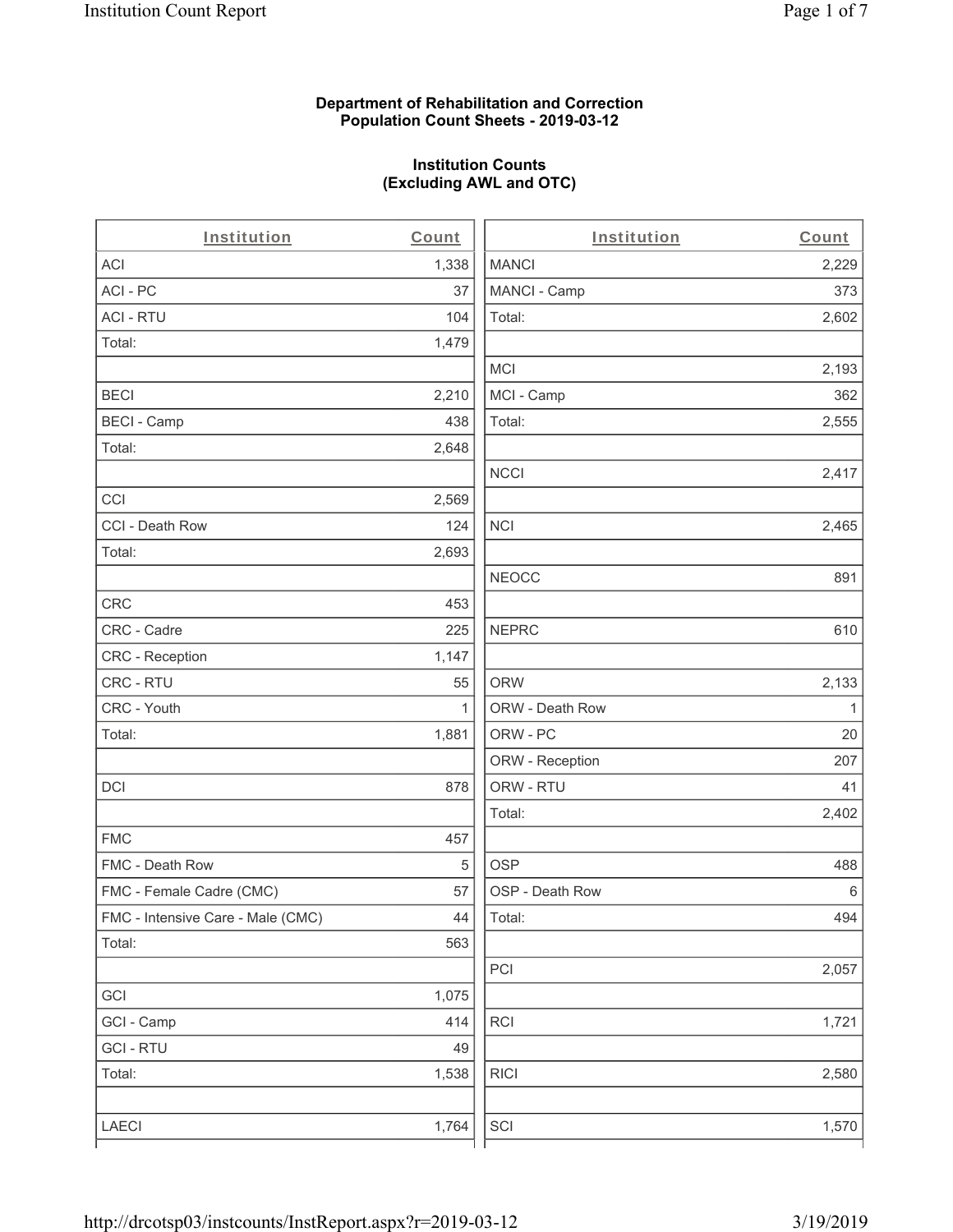| <b>Total Population:</b>                                                                  | 49,024                              |
|-------------------------------------------------------------------------------------------|-------------------------------------|
|                                                                                           |                                     |
| Total:                                                                                    | 1,345                               |
| WCI - RTU                                                                                 | 31                                  |
| <b>WCI</b>                                                                                | 1,314                               |
|                                                                                           |                                     |
| Total:                                                                                    | 807                                 |
| TOCI - PC                                                                                 | 83                                  |
| <b>TOCI</b>                                                                               | 724                                 |
|                                                                                           |                                     |
| Total:                                                                                    | 1,365                               |
| TCI - Camp                                                                                | 418                                 |
| <b>TCI</b>                                                                                | 947                                 |
|                                                                                           | 1,330                               |
|                                                                                           | 71                                  |
|                                                                                           | 1,259                               |
|                                                                                           |                                     |
| 2,253<br>165<br>2,418<br>2,257<br>299<br>138<br>1,017<br>1,454<br>1,015<br>1,225<br>2,240 | <b>SOCF</b><br>SOCF - RTU<br>Total: |

\* The Total Population includes 30 Offenders with Reason Codes 30 & 31. \*\* The Total Population includes 38 Offenders with Reason Code 0A.

## **Male Population by Security Level (Include AWL and Exclude OTC)**

| Security Level         |                   | <b>Body</b> | <b>AWL</b> | $(-\text{OTC})$ | <u>Total</u> |
|------------------------|-------------------|-------------|------------|-----------------|--------------|
| <b>Total Level E</b>   |                   | 1,011       | 13         | 12              | 1,012        |
| Total Level 4          |                   | 1,783       | 11         | 11              | 1,783        |
| Total Level 3          |                   | 12,150      | 171        | 153             | 12,168       |
| Total Level 2          |                   | 16,240      | 208        | 166             | 16,282       |
| Total Level 1          |                   | 13,660      | 142        | 76              | 13,726       |
| <b>Total Death Row</b> |                   | 136         |            |                 | 136          |
|                        | <b>Total Male</b> | 44,980      | 546        | 419             | 45,107       |

#### **Female Population by Institution (Include AWL and Exclude OTC)**

| Institution              | <b>Body</b> | AWL |    | <u><sup>r</sup>ota</u> r |
|--------------------------|-------------|-----|----|--------------------------|
| DCI                      | 878         | 10  |    | 881                      |
| <b>FMC</b>               | 21          |     |    | 21                       |
| FMC - Female Cadre (CMC) | 57          |     |    | 57                       |
| <b>NEPRC</b>             | 610         | 14  | 6  | 618                      |
| <b>ORW</b>               | 2,132       | 34  | 17 | 2,149                    |
|                          |             |     |    |                          |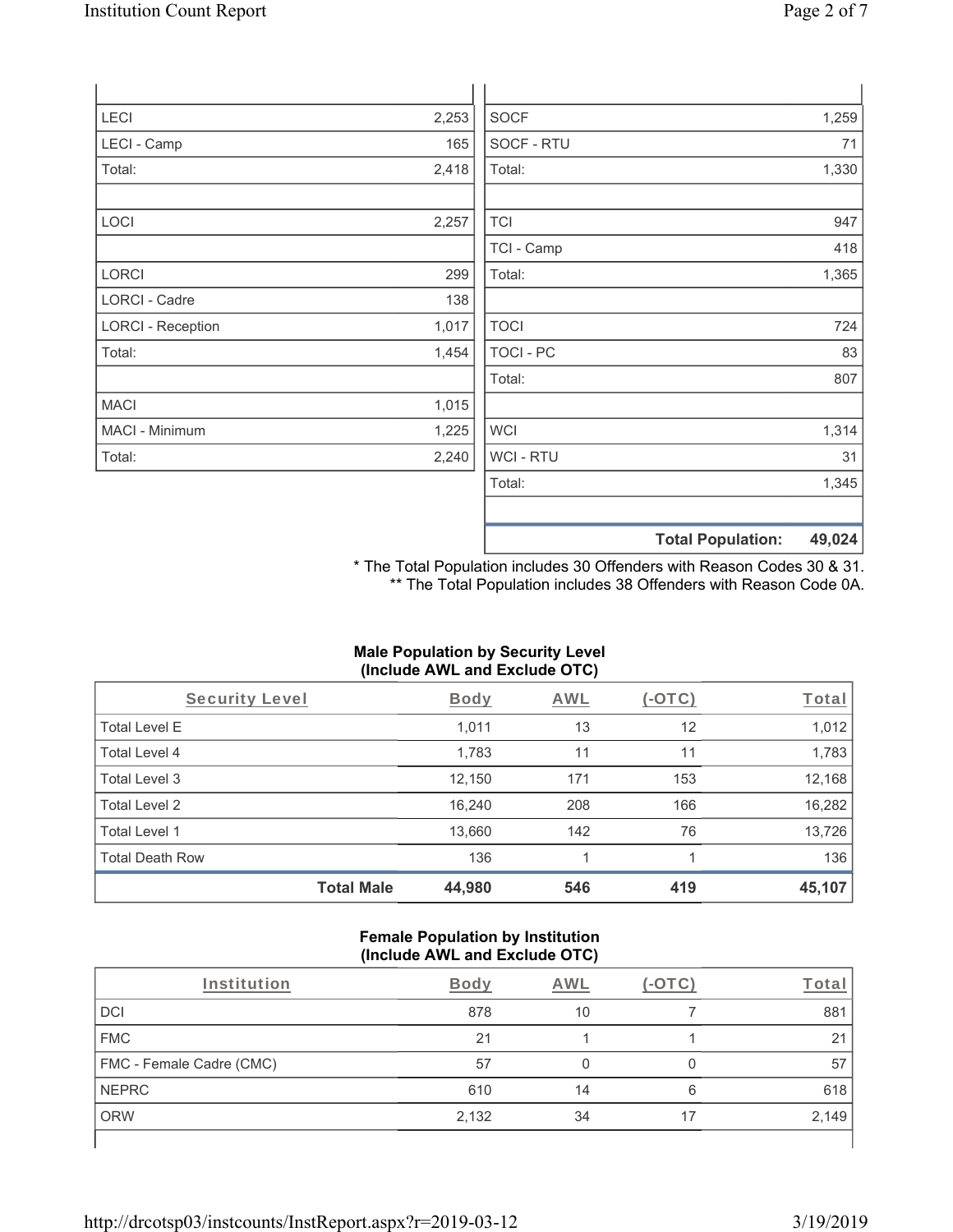|                              | 0                        | $\left( \right)$ |                |
|------------------------------|--------------------------|------------------|----------------|
| 20                           |                          |                  | 20             |
| 207                          | 8                        | 5                | 210            |
| 41                           | 0                        |                  | 4 <sup>1</sup> |
| <b>Total Female</b><br>3,967 | 67                       | 36               | 3,998          |
|                              |                          |                  | 49,105         |
|                              | <b>Total Population:</b> | 48,947<br>613    | 455            |

## **Male Population by Institution: Security Level 5 and E (Include AWL and Exclude OTC)**

| Institution      |                      | <b>Body</b>    | <b>AWL</b>          | $(-OTC)$         | Total          |
|------------------|----------------------|----------------|---------------------|------------------|----------------|
| <b>ACI</b>       |                      | 6              | $\mathsf 0$         | $\boldsymbol{0}$ | 6              |
| CRC              |                      | $\overline{2}$ | $\mathsf{O}\xspace$ | $\boldsymbol{0}$ | $\sqrt{2}$     |
| CRC - Reception  |                      | 1              | $\mathbf 0$         | $\boldsymbol{0}$ | 1              |
| CRC - RTU        |                      | $\overline{7}$ | $\mathbf 0$         | $\mathbf 0$      | $\overline{7}$ |
| <b>FMC</b>       |                      | 1              | $\mathbf 0$         | $\mathbf 0$      | 1              |
| LECI             |                      | 3              | $\mathbf 0$         | $\mathbf 0$      | 3              |
| LORCI            |                      | 4              | 1                   | 1                | $\overline{4}$ |
| <b>MACI</b>      |                      | 16             | $\mathbf 0$         | 0                | 16             |
| MCI              |                      | 4              | $\mathbf 0$         | $\mathbf 0$      | $\overline{4}$ |
| <b>OSP</b>       |                      | 418            | $\overline{2}$      | $\overline{2}$   | 418            |
| <b>SOCF</b>      |                      | 436            | $\,8\,$             | 7                | 437            |
| <b>TOCI</b>      |                      | 103            | 1                   | 1                | 103            |
| <b>TOCI - PC</b> |                      | $\overline{2}$ | $\mathbf 0$         | $\mathbf 0$      | $\overline{2}$ |
| <b>WCI</b>       |                      |                | 1                   | 1                | 1              |
| WCI - RTU        |                      | 7              | $\mathbf 0$         | 0                | $\overline{7}$ |
|                  | <b>Total Level 5</b> | 1,011          | 13                  | 12               | 1,012          |

## **Male Population by Institution: Security Level 4 (Include AWL and Exclude OTC)**

| Institution                       | Body | AWL |   | Total |
|-----------------------------------|------|-----|---|-------|
| ACI                               | 5    |     |   | 5     |
| <b>CRC</b>                        | 13   |     |   | 13    |
| CRC - Reception                   | 10   |     |   | 10    |
| CRC - RTU                         | 10   |     |   | 10    |
| <b>FMC</b>                        | 3    |     |   |       |
| FMC - Intensive Care - Male (CMC) |      |     |   |       |
| LECI                              | 25   |     |   | 25    |
| LOCI                              |      |     | 5 |       |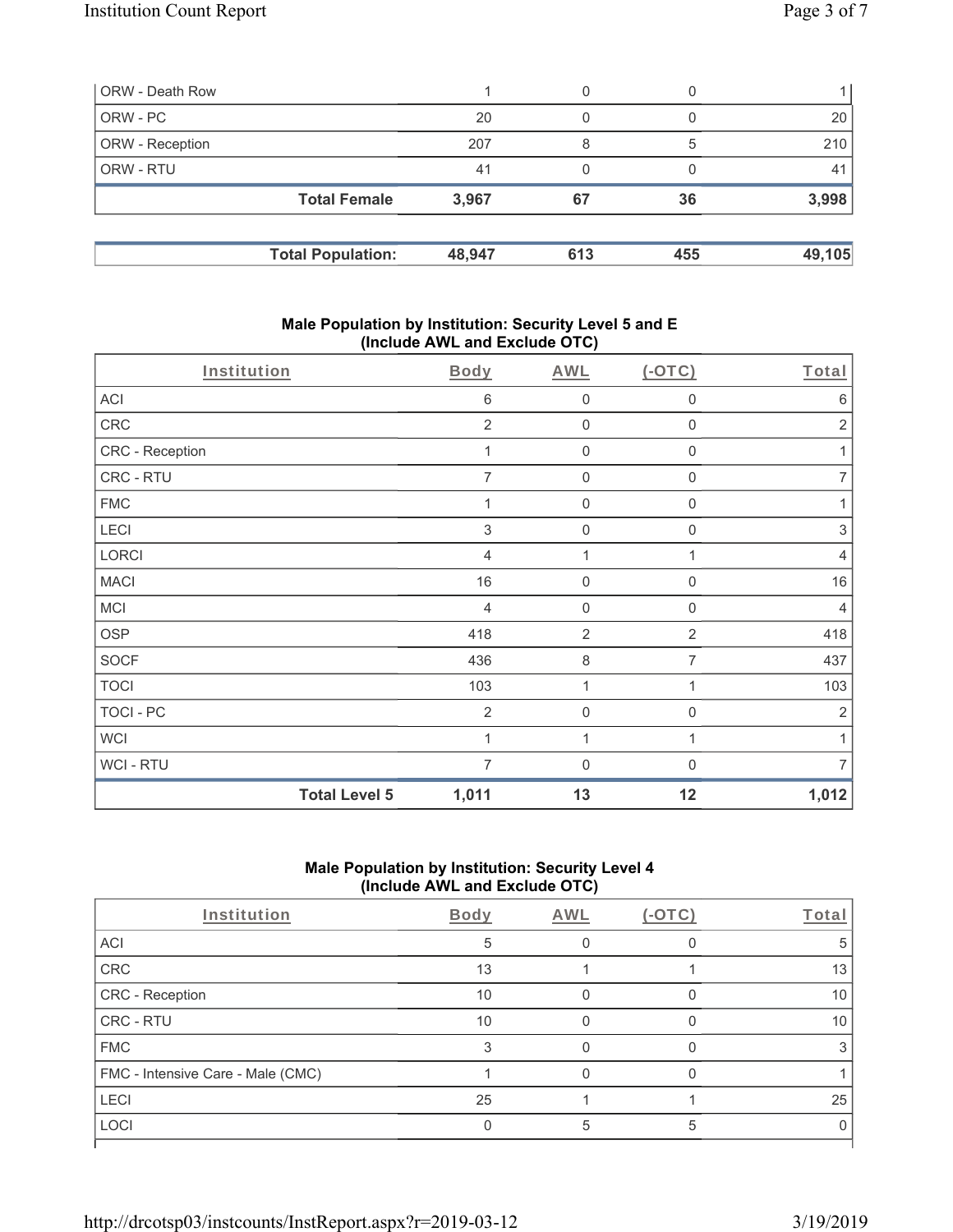| LORCI         |                      | 6              | 1                |                | $\,6\,$ |
|---------------|----------------------|----------------|------------------|----------------|---------|
| LORCI - Cadre |                      | 1              | $\overline{0}$   | $\Omega$       |         |
| <b>MACI</b>   |                      | 41             | 0                | $\mathbf 0$    | 41      |
| <b>MANCI</b>  |                      | 23             | $\mathbf 0$      | $\Omega$       | 23      |
| <b>NEOCC</b>  |                      | 21             | $\mathbf 0$      | 0              | 21      |
| <b>OSP</b>    |                      | 44             | $\mathbf 0$      | $\mathbf 0$    | 44      |
| RCI           |                      | 3              | $\mathbf 0$      | 0              | 3       |
| SOCF          |                      | 818            | $\overline{2}$   | $\overline{2}$ | 818     |
| SOCF - RTU    |                      | 71             | $\boldsymbol{0}$ | 0              | 71      |
| <b>TCI</b>    |                      | 17             | $\mathbf 0$      | $\mathbf 0$    | 17      |
| <b>TOCI</b>   |                      | 613            | $\boldsymbol{0}$ | 0              | 613     |
| TOCI - PC     |                      | 21             | $\overline{0}$   | $\mathbf 0$    | 21      |
| <b>WCI</b>    |                      | 30             | 1                |                | 30      |
| WCI - RTU     |                      | $\overline{7}$ | $\mathbf 0$      | $\Omega$       | 7       |
|               | <b>Total Level 4</b> | 1,783          | 11               | 11             | 1,783   |

## **Male Population by Institution: Security Level 3 (Include AWL and Exclude OTC)**

| Institution                       | <b>Body</b>      | <b>AWL</b>     | (OTC)               | Total          |
|-----------------------------------|------------------|----------------|---------------------|----------------|
| <b>ACI</b>                        | 24               | $\mathbf 0$    | $\mathbf 0$         | 24             |
| ACI-PC                            | $\overline{2}$   | $\mathbf 0$    | $\mathbf 0$         | $\sqrt{2}$     |
| CCI - Death Row                   | $\mathbf{1}$     | $\mathbf 0$    | $\mathbf 0$         | $\mathbf{1}$   |
| <b>CRC</b>                        | 260              | 10             | 10                  | 260            |
| CRC - Cadre                       | 114              | 0              | 0                   | 114            |
| CRC - Reception                   | 768              | 13             | 13                  | 768            |
| CRC - RTU                         | 36               | $\mathbf 0$    | $\mathsf 0$         | 36             |
| <b>FMC</b>                        | $\boldsymbol{9}$ | $\overline{2}$ | $\mathsf{O}\xspace$ | 11             |
| FMC - Intensive Care - Male (CMC) | 5                | $\overline{0}$ | $\mathbf 0$         | 5              |
| <b>LAECI</b>                      | 9                | $\mathbf 0$    | $\Omega$            | $9$            |
| LECI                              | 2,223            | 25             | 22                  | 2,226          |
| LOCI                              | 1                | 0              | 0                   | $\mathbf{1}$   |
| <b>LORCI</b>                      | 137              | 42             | 41                  | 138            |
| LORCI - Cadre                     | 19               | $\mathbf 0$    | $\mathsf 0$         | 19             |
| <b>LORCI - Reception</b>          | 752              | 4              | $\overline{2}$      | 754            |
| <b>MACI</b>                       | 857              | 5              | 4                   | 858            |
| <b>MANCI</b>                      | 2,177            | 27             | 21                  | 2,183          |
| <b>MCI</b>                        | 1                | $\mathbf 0$    | 0                   | 1              |
| <b>NCCI</b>                       | 4                | 1              | 1                   | $\overline{4}$ |
| <b>NCI</b>                        | 1                | $\mathbf 0$    | $\mathsf 0$         | 1              |
| <b>NEOCC</b>                      | 864              | 4              | 4                   | 864            |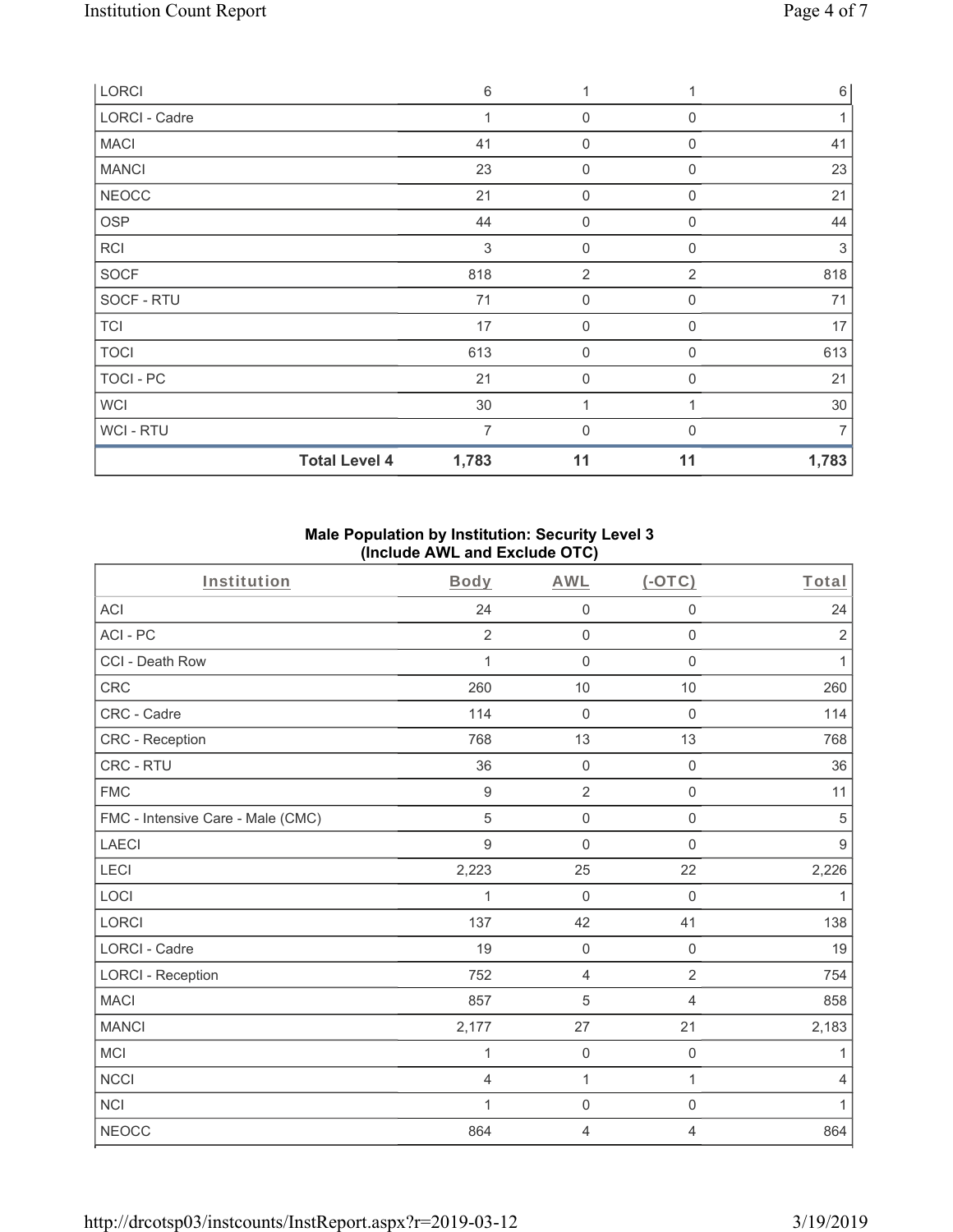| OSP         |                      | 1              | $\mathbf 0$  | 0            |                |
|-------------|----------------------|----------------|--------------|--------------|----------------|
| PCI         |                      | 36             | 0            | 0            | 36             |
| <b>RCI</b>  |                      | 1,601          | 17           | 15           | 1,603          |
| <b>RICI</b> |                      | $\overline{2}$ | $\mathbf 0$  | $\mathbf 0$  | 2              |
| SCI         |                      | 2              | $\mathbf 0$  | $\Omega$     | $\overline{2}$ |
| <b>SOCF</b> |                      | 2              | $\mathbf 0$  | 0            | $\overline{2}$ |
| <b>TCI</b>  |                      | 882            | $9$          | 9            | 882            |
| TCI - Camp  |                      |                | $\mathbf 0$  | 0            |                |
| <b>TOCI</b> |                      | 8              | 0            | 0            | 8              |
| TOCI - PC   |                      | 60             | $\mathbf{0}$ | $\mathbf{0}$ | 60             |
| <b>WCI</b>  |                      | 1,276          | 12           | 11           | 1,277          |
| WCI-RTU     |                      | 15             | $\mathbf{0}$ | $\Omega$     | 15             |
|             | <b>Total Level 3</b> | 12,150         | 171          | 153          | 12,168         |

#### **Male Population by Institution: Security Level 2 (Include AWL and Exclude OTC)**

| Institution                       | <b>Body</b>    | <b>AWL</b>          | (OTC)               | Total          |
|-----------------------------------|----------------|---------------------|---------------------|----------------|
| <b>ACI</b>                        | 737            | $\sqrt{4}$          | $\overline{2}$      | 739            |
| ACI-PC                            | 25             | $\mathbf 0$         | $\mathsf{O}\xspace$ | 25             |
| <b>ACI - RTU</b>                  | 76             | $\mathbf 0$         | $\mathbf 0$         | 76             |
| <b>BECI</b>                       | 1,496          | 17                  | 11                  | 1,502          |
| CCI                               | 2,027          | 18                  | 15                  | 2,030          |
| <b>CRC</b>                        | 86             | $6\,$               | $\overline{4}$      | 88             |
| CRC - Cadre                       | 111            | $\mathbf 0$         | $\mathsf 0$         | 111            |
| <b>CRC</b> - Reception            | 243            | $\,8\,$             | 8                   | 243            |
| CRC - RTU                         | $\overline{2}$ | $\mathsf{O}\xspace$ | $\mathsf 0$         | $\overline{2}$ |
| CRC - Youth                       | 1              | $\mathbf 0$         | $\mathsf 0$         | $\mathbf{1}$   |
| <b>FMC</b>                        | 23             | $\mathbf 0$         | $\mathsf 0$         | 23             |
| FMC - Intensive Care - Male (CMC) | 11             | $\mathbf 0$         | $\mathsf{O}\xspace$ | 11             |
| GCI                               | 401            | 5                   | 3                   | 403            |
| GCI - Camp                        | 1              | $\mathbf 0$         | $\mathsf 0$         | $\mathbf{1}$   |
| <b>GCI-RTU</b>                    | 40             | $\mathbf 0$         | $\mathbf 0$         | 40             |
| <b>LAECI</b>                      | 1,153          | 17                  | 16                  | 1,154          |
| LECI                              | 1              | $\mathbf 0$         | $\mathsf{O}\xspace$ | $\mathbf{1}$   |
| LOCI                              | 1,248          | $6\phantom{1}$      | $6\phantom{a}$      | 1,248          |
| <b>LORCI</b>                      | 141            | 28                  | 25                  | 144            |
| <b>LORCI - Cadre</b>              | 116            | $\mathbf 0$         | $\mathsf{O}\xspace$ | 116            |
| <b>LORCI - Reception</b>          | 191            | $\overline{2}$      | $\overline{2}$      | 191            |
| <b>MACI</b>                       | 101            | $\mathfrak{S}$      | $\overline{2}$      | 102            |
| <b>MANCI</b>                      | $\overline{2}$ | 1                   | $\mathbf{1}$        | $\sqrt{2}$     |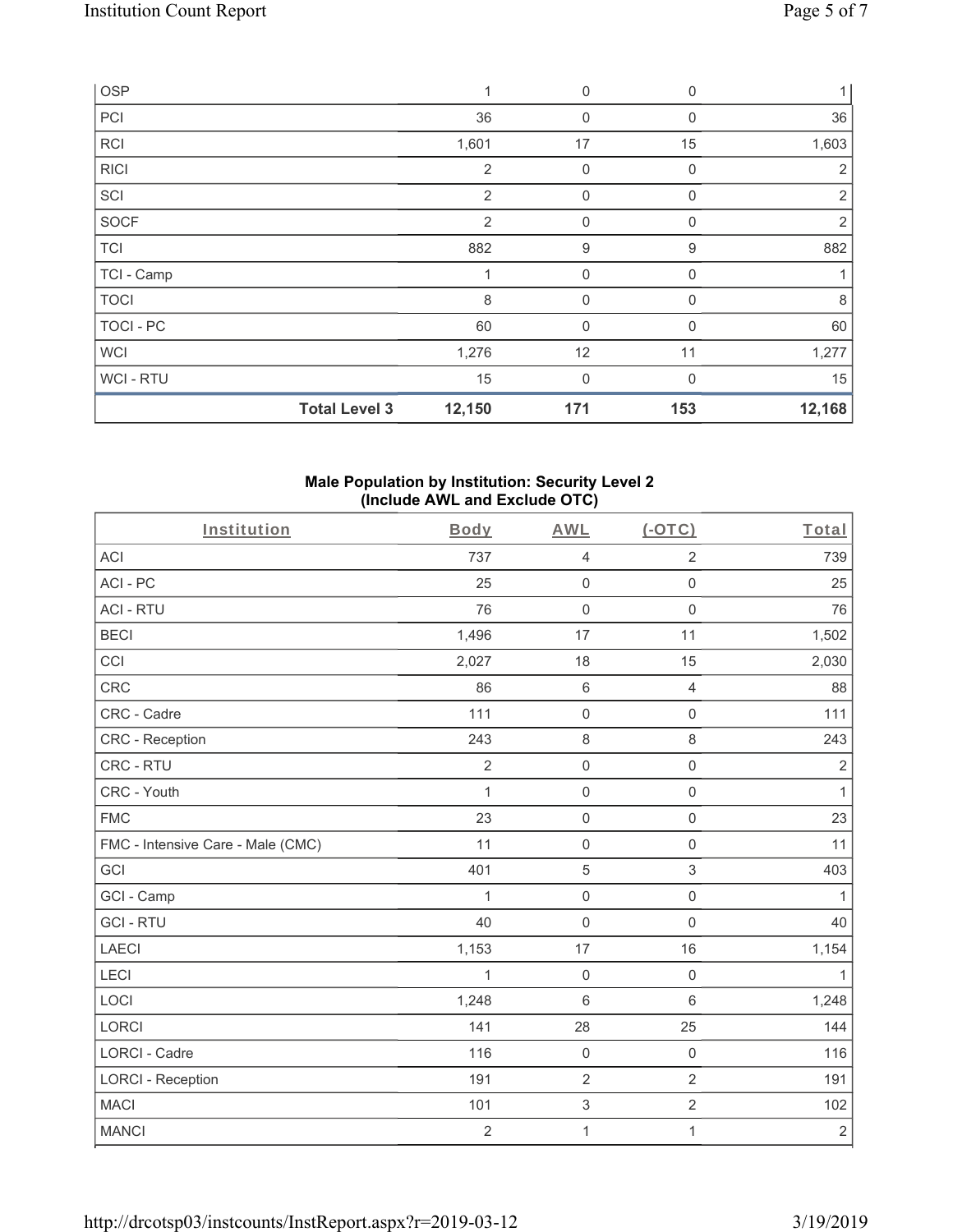|              | <b>Total Level 2</b> | 16,240         | 208         | 166         | 16,282         |
|--------------|----------------------|----------------|-------------|-------------|----------------|
| <b>WCI</b>   |                      | 6              | $\mathbf 0$ | 0           | 6              |
| TCI - Camp   |                      | $\mathbf 1$    | $\mathbf 0$ | 0           | 1              |
| <b>TCI</b>   |                      | 6              | $\mathbf 0$ | 0           | $6\,$          |
| SOCF         |                      | $\overline{2}$ | $\mathbf 0$ | 0           | $\overline{2}$ |
| SCI          |                      | 1,042          | 10          | 6           | 1,046          |
| <b>RICI</b>  |                      | 1,430          | 28          | 21          | 1,437          |
| <b>RCI</b>   |                      | 116            | $\mathbf 0$ | 0           | 116            |
| PCI          |                      | 936            | 11          | 7           | 940            |
| OSP          |                      | $\overline{2}$ | $\mathbf 0$ | 0           | $\sqrt{2}$     |
| <b>NEOCC</b> |                      | 6              | $\mathbf 0$ | $\mathbf 0$ | $6\,$          |
| <b>NCI</b>   |                      | 1,649          | 15          | 13          | 1,651          |
| <b>NCCI</b>  |                      | 1,193          | 17          | 13          | 1,197          |
| MCI - Camp   |                      | 1              | $\mathbf 0$ | $\mathbf 0$ | 1              |
| <b>MCI</b>   |                      | 1,617          | 12          | 11          | 1,618          |

## **Male Population by Institution: Security Level 1 (Include AWL and Exclude OTC)**

| Institution                       | <b>Body</b>    | <b>AWL</b>          | (OTC)               | Total          |
|-----------------------------------|----------------|---------------------|---------------------|----------------|
| <b>ACI</b>                        | 566            | $\,6\,$             | $\mathsf{O}\xspace$ | 572            |
| ACI-PC                            | 10             | $\mathbf 0$         | $\mathsf 0$         | 10             |
| <b>ACI - RTU</b>                  | 28             | $\mathbf 0$         | $\mathbf 0$         | 28             |
| <b>BECI</b>                       | 711            | 15                  | 6                   | 720            |
| <b>BECI - Camp</b>                | 438            | $\mathbf 0$         | 0                   | 438            |
| CCI                               | 541            | $\sqrt{3}$          | $\mathsf 0$         | 544            |
| <b>CRC</b>                        | 29             | $\sqrt{3}$          | 3                   | 29             |
| <b>CRC</b> - Reception            | 121            | $\overline{2}$      | $\overline{2}$      | 121            |
| <b>FMC</b>                        | 400            | $\overline{4}$      | 1                   | 403            |
| FMC - Intensive Care - Male (CMC) | 27             | $\mathbf 0$         | $\mathsf 0$         | 27             |
| GCI                               | 674            | $\overline{7}$      | $\overline{4}$      | 677            |
| GCI - Camp                        | 413            | $\overline{2}$      | $\overline{2}$      | 413            |
| <b>GCI-RTU</b>                    | 9              | $\mathbf 0$         | $\mathsf 0$         | $9\,$          |
| <b>LAECI</b>                      | 602            | $\,6\,$             | $\overline{4}$      | 604            |
| LECI                              | 1              | $\overline{2}$      | 1                   | $\overline{2}$ |
| LECI - Camp                       | 165            | $\mathsf{O}\xspace$ | $\mathbf 0$         | 165            |
| LOCI                              | 1,008          | $\overline{4}$      | $\overline{2}$      | 1,010          |
| <b>LORCI</b>                      | 11             | 8                   | $\overline{7}$      | 12             |
| <b>LORCI - Cadre</b>              | $\overline{2}$ | $\mathbf 0$         | $\mathsf{O}\xspace$ | $\overline{2}$ |
| <b>LORCI - Reception</b>          | 74             | $\mathsf{O}\xspace$ | $\mathbf 0$         | 74             |
| MACI - Minimum                    | 1,225          | 11                  | 10                  | 1,226          |